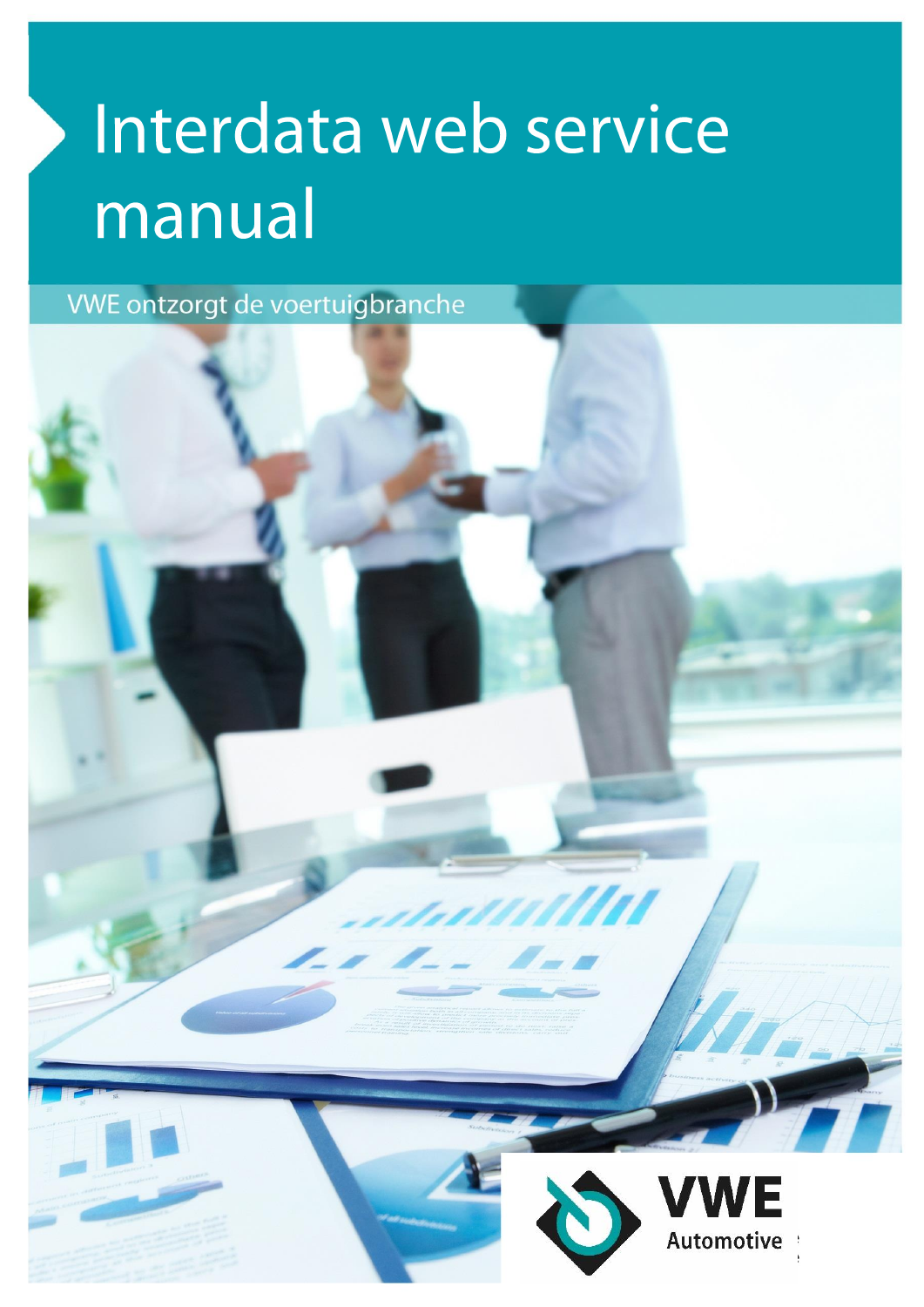

| 1.1.<br>1.2.<br>1.3.<br>2.1.<br>2.2.<br>2.3.<br>2.4.<br>3.1.<br>3.2.<br>3.3.<br>4.1<br>4.1.1. Request message with end-user authentication10<br>4.2.<br>4.3.<br>51<br>5.2.<br>Appendix 1 PHP example standaard request 16<br>Appendix 1 PHP example maatwerk/tailormade request 18 |
|------------------------------------------------------------------------------------------------------------------------------------------------------------------------------------------------------------------------------------------------------------------------------------|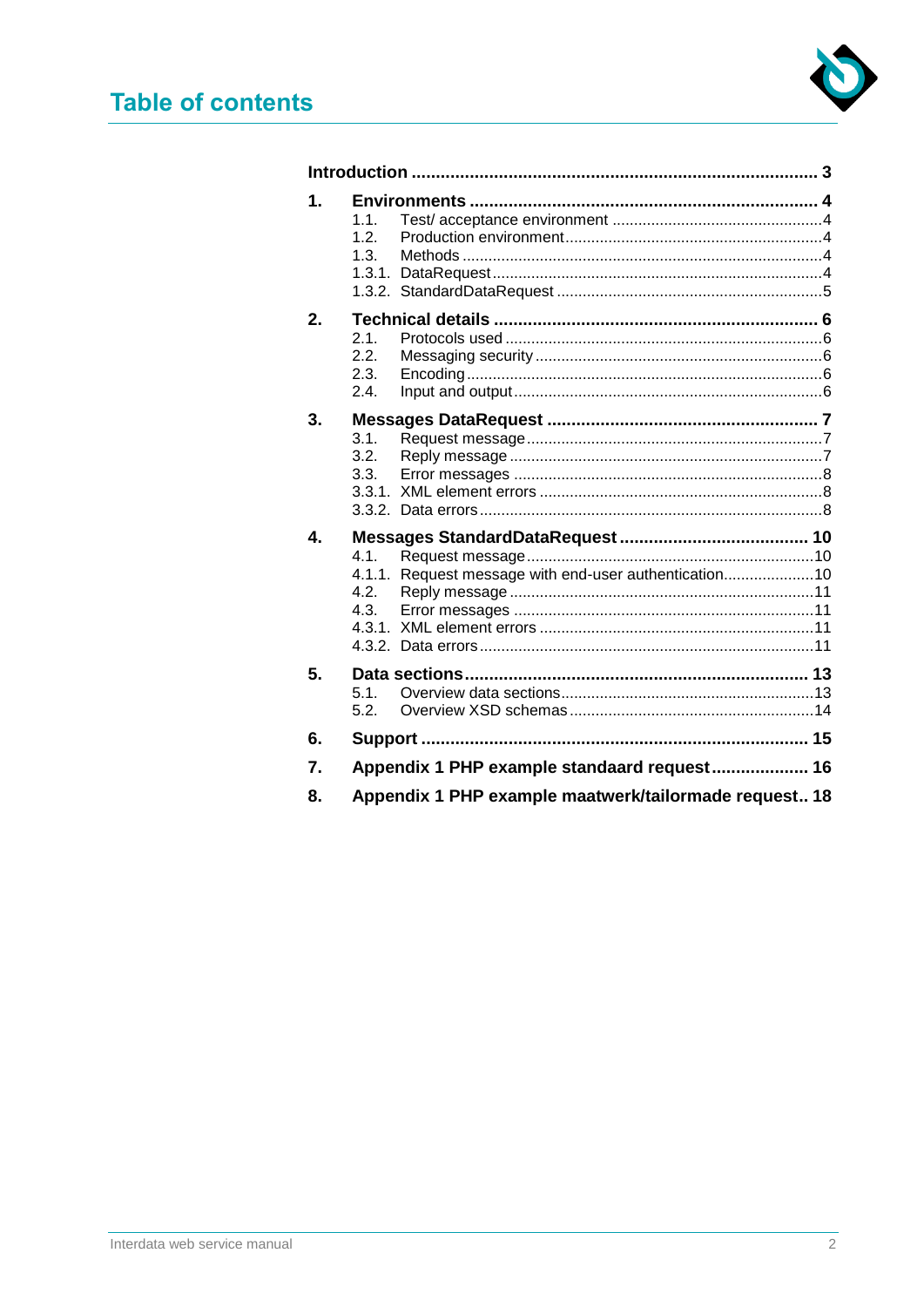# **Introduction**



Interdata is the generic application site for searching vehicle information based on predetermined criteria. This generic site can provide information from all data sources available at VWE, mostly based on criteria entered by an user. The chosen solution is a web service, which is a global platform-independent standard.

Document like this can always be improved. If you have any questions, suggestions, or comments, please mail them to [info@vwe.nl](mailto:info@vwe.nl).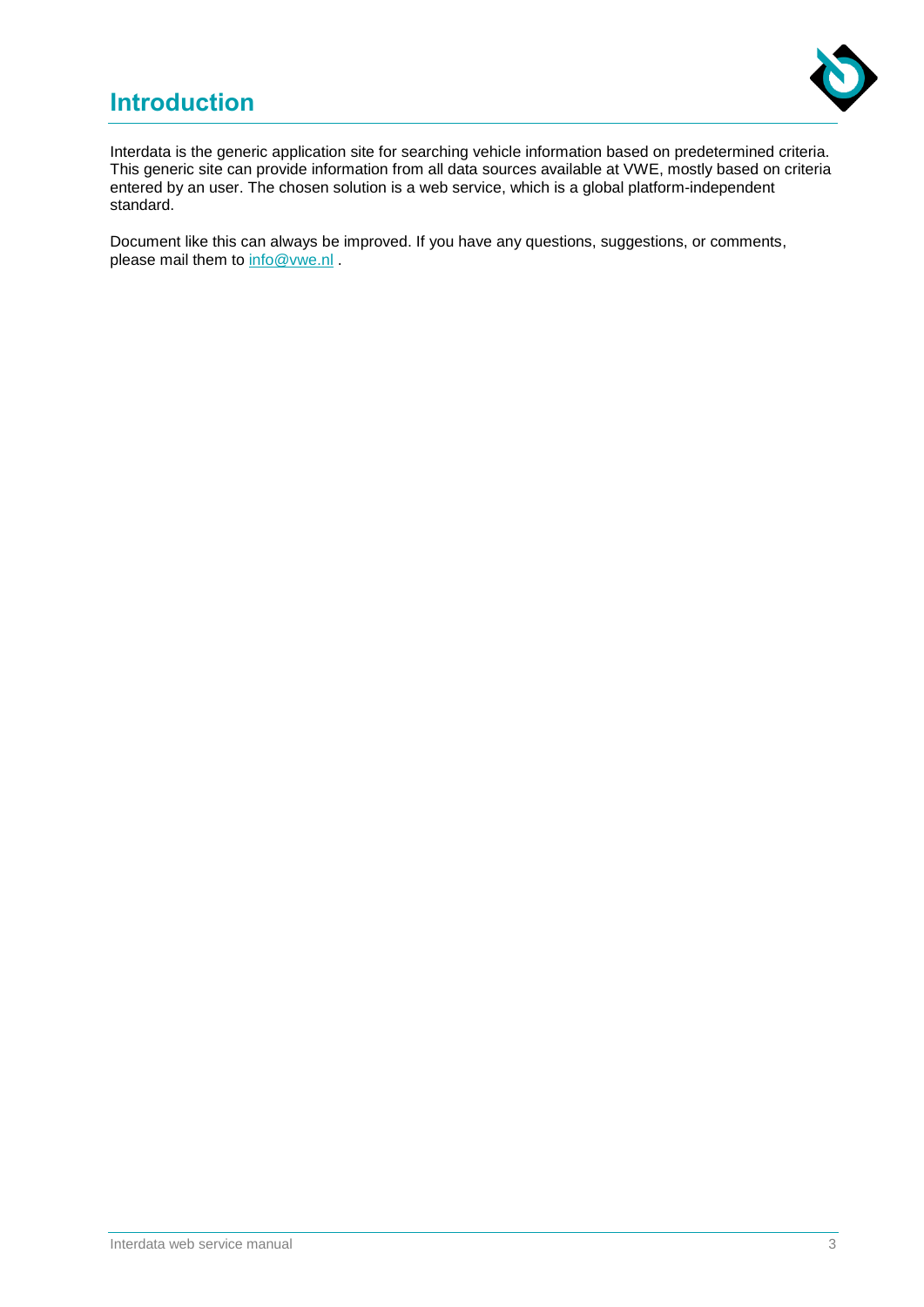# **1. Environments**



# **1.1. Test/ acceptance environment**

For the purpose of testing and the acceptance of applications that communicate with Interdata, a test / acceptance environment is available.

Location:<https://acceptatie-interdata.vwe.nl/>

WSDL location:<https://acceptatie-interdata.vwe.nl/DataAanvraag.asmx?WSDL>

**IMPORTANT!** Access to this area will be provided for a limited period when purchasing a new type of message. For each message type, VWE provides a balance with a number of credits in the acceptance environment.

If after the initial acceptance period, access to the acceptance environment is required again, this can be requested.

**IMPORTANT!** The test / acceptance environment of VWE is not being updated continuously with the latest updates from our data providers. It is therefore quite possible that in particular for the newer registrations, no result is obtained in our acceptance environment.

# **1.2. Production environment**

The production environment is intended for use by applications accepted for production purposes. The transactions that pass through this production URLs are also charged.

Location:<https://interdata.vwe.nl/>

WSDL location: <https://interdata.vwe.nl/DataAanvraag.asmx?WSDL>

## **1.3. Methods**

Interdata has 2 methods for searching the vehicle information:

- DataRequest with parameter *XMLBody*  <https://interdata.vwe.nl/DataAanvraag.asmx?op=DataRequest>
- StandardDataRequest with parameter *requestXml*  <https://interdata.vwe.nl/DataAanvraag.asmx?op=standaardDataRequest>

#### **1.3.1. DataRequest**

Interdata previously offered only one method, namely DataRequest. Through this method, dozens of messages have been, and are being delivered.

Through this platform, both standard messages (once created and then used by multiple clients), and customised messages are delivered.

For a description of operational aspects, see Chapter 3.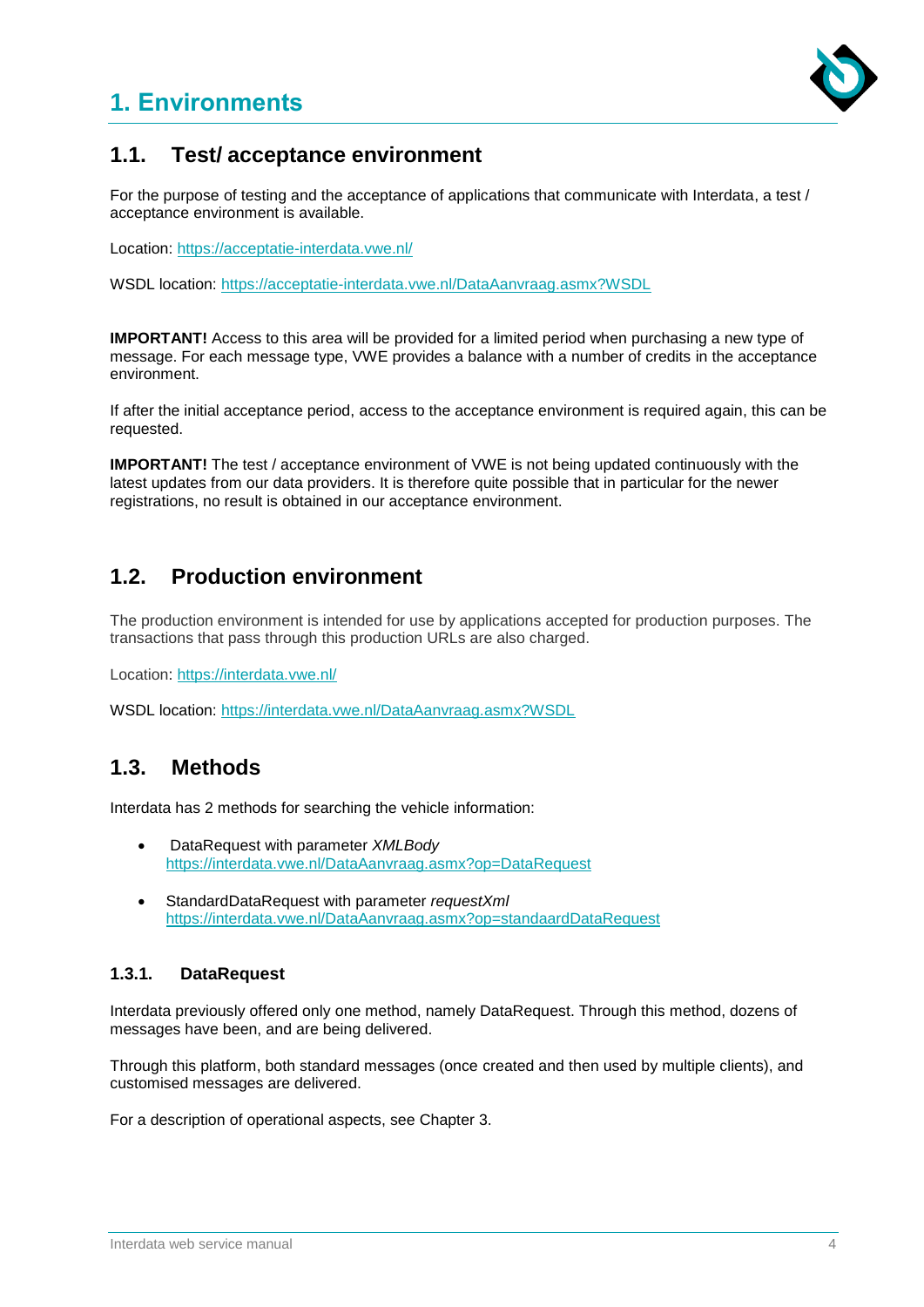

#### **1.3.2. StandardDataRequest**

Since the number of data sources with vehicle information that VWE offers is increasing, as are the number of customers and available messages, VWE has developed a second version of Interdata. In this version VWE splits the data sources into data sections. These data sections can then be linked to a message. Due to the standardization of data sections, the documentation of the elements is more complete and accurate. The StandardDataRequest messages generally begin with the name "SB" (for example: SB-RDWA-ATL-MIL).

For a description of operational aspects, see Chapter 4.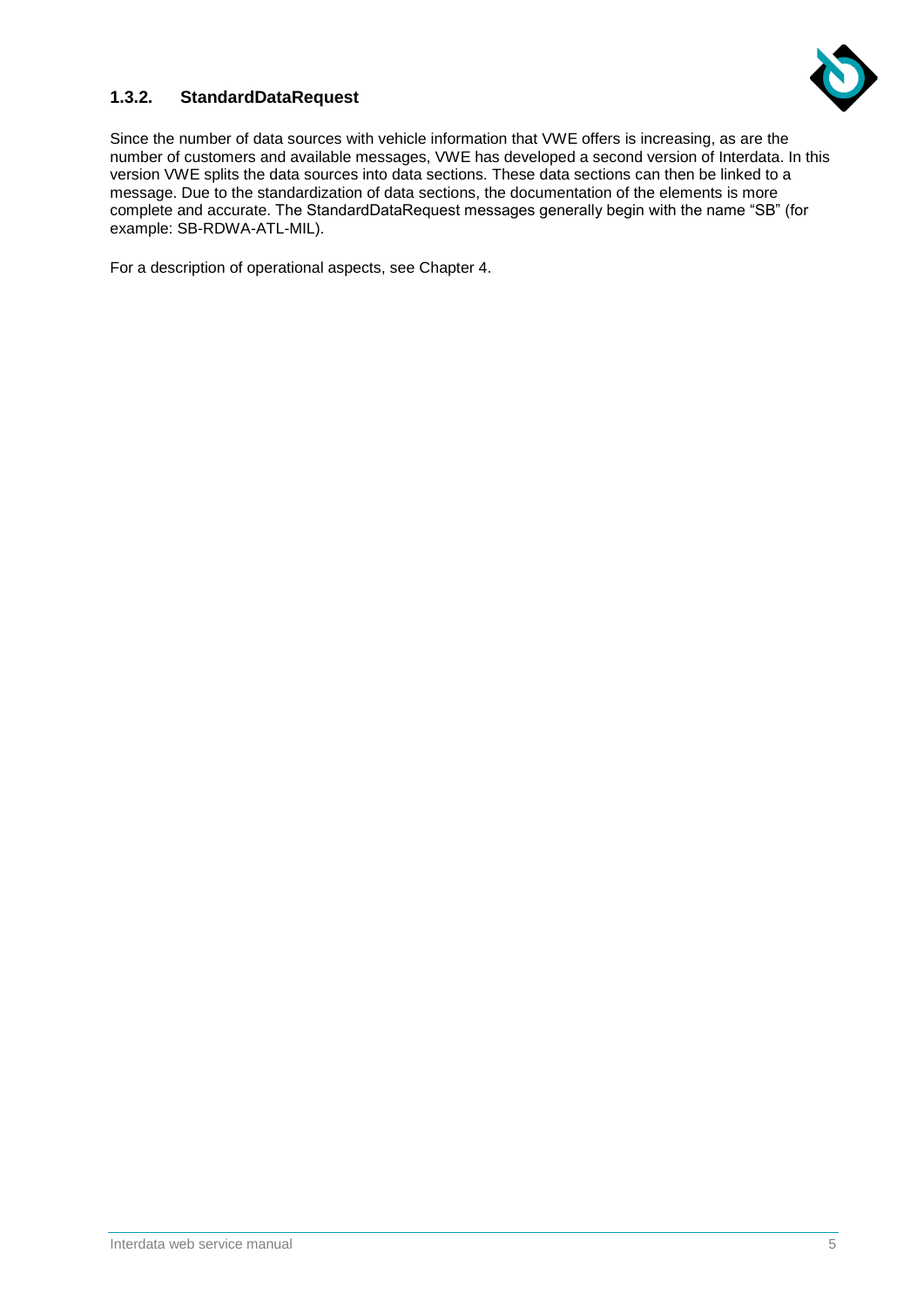

# **2. Technical details**

### **2.1. Protocols used**

The protocols used are as follows:

- TCP/IP for network communication.
- HTTP for application communication.
- SOAP for wrapping the method calls.

## **2.2. Messaging security**

The traffic is over SSL with the server identifying itself using a server certificate.

# **2.3. Encoding**

VWE uses UTF-8 as encoding.

## **2.4. Input and output**

For both the input and the output the HTTP protocol is applied. A POST or a GET can be used with different content. The possible combinations of methods and content are as follows:

- HTTP POST with SOAP packed request message as content (recommended)
- HTTP POST with the request message as content
- HTTP GET with the request message in the query string

In all cases a reply message will be returned containing the response. The details of the content of the POST and GET can be found by browsing to the Interdata URL.

An example code for PHP "as-is" is included in Appendix 1.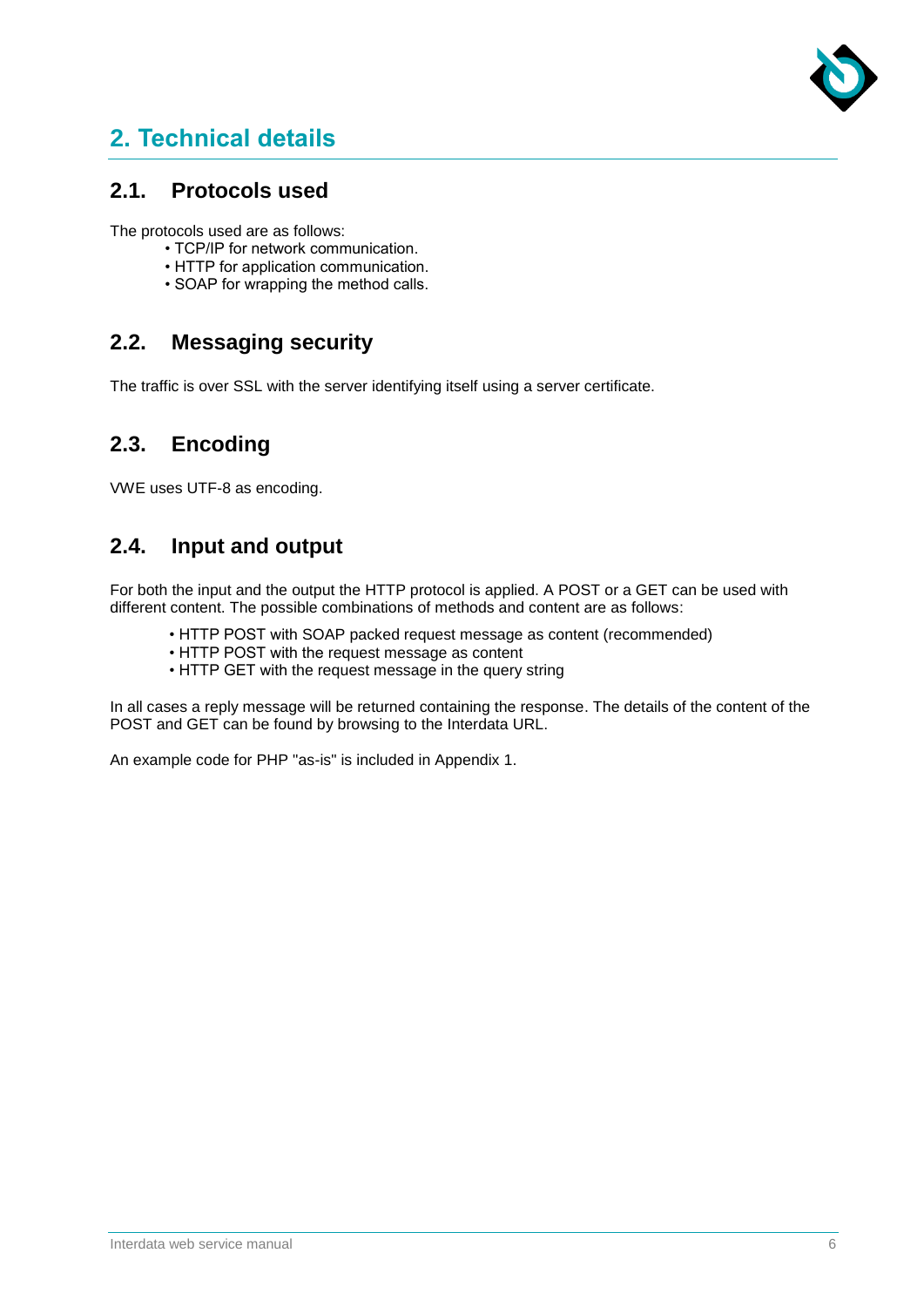# **3. Messages DataRequest**



## **3.1. Request message**

An Interdata request message always consists of a root node and two mandatory XML blocks. The root node is always: <message>. The two mandatory XML blocks within the message are: <authenticatie> and <parameters>. Below is an example:

```
<bericht>
   <authenticatie>
      <naam>XXXX</naam>
      <wachtwoord>xxxx</wachtwoord>
      <berichtsoort>XXXX</berichtsoort>
      <referentie>XXXX</referentie>
   </authenticatie>
   <parameters>
      <kenteken>AABB11</kenteken>
   </parameters>
</bericht>
```
The authentication block should always contain the elements <naam>, <wachtwoord> and <berichtsoort>. The contents of the parameter block will vary per message.

**TIP!** An Interdata customer can include its own reference in the <referentie> element. This is not mandatory. The content of this field is returned in the reply message.

# **3.2. Reply message**

An Interdata reply message will echo the blocks <authenticatie> and <parameters> from the request message. The root node is always: <antwoordbericht>. The authentication block contains a number of additional elements that are the result of the request. Also, an Interdata reference will be provided. After these two blocks the requested response follows. Below is an example:

```
<antwoordbericht>
   <authenticatie>
      <naam>XXXX</naam>
      <wachtwoord>xxxx</wachtwoord>
      <berichtsoort>XXXX</berichtsoort>
      <referentie>XXXX</referentie>
      <resultaat>00</resultaat>
      <Interdata-referentie>999999</Interdata-referentie>
   </authenticatie>
   <parameters>
      <kenteken>AABB11</kenteken>
   </parameters>
   <voertuig>
      <merk>XXXXXXXXXX</merk>
      <model>XXXXXXXXXX</model>
      <bouwjaar>9999</bouwjaar>
   </voertuig>
</antwoordbericht>
```
*Authentication and parameters are fixed blocks. The vehicle node is illustrative: the node name and contents may vary by message type.*

In the element <resultaat> a numeric code is included indicating the status of the request. If an error has occurred a brief description of the error is provided in the <reden> element. There is not necessarily always a reason; with a good result there will be no <reden> element present. The possible values for the element <resultaat> can be found in section 3.3.2.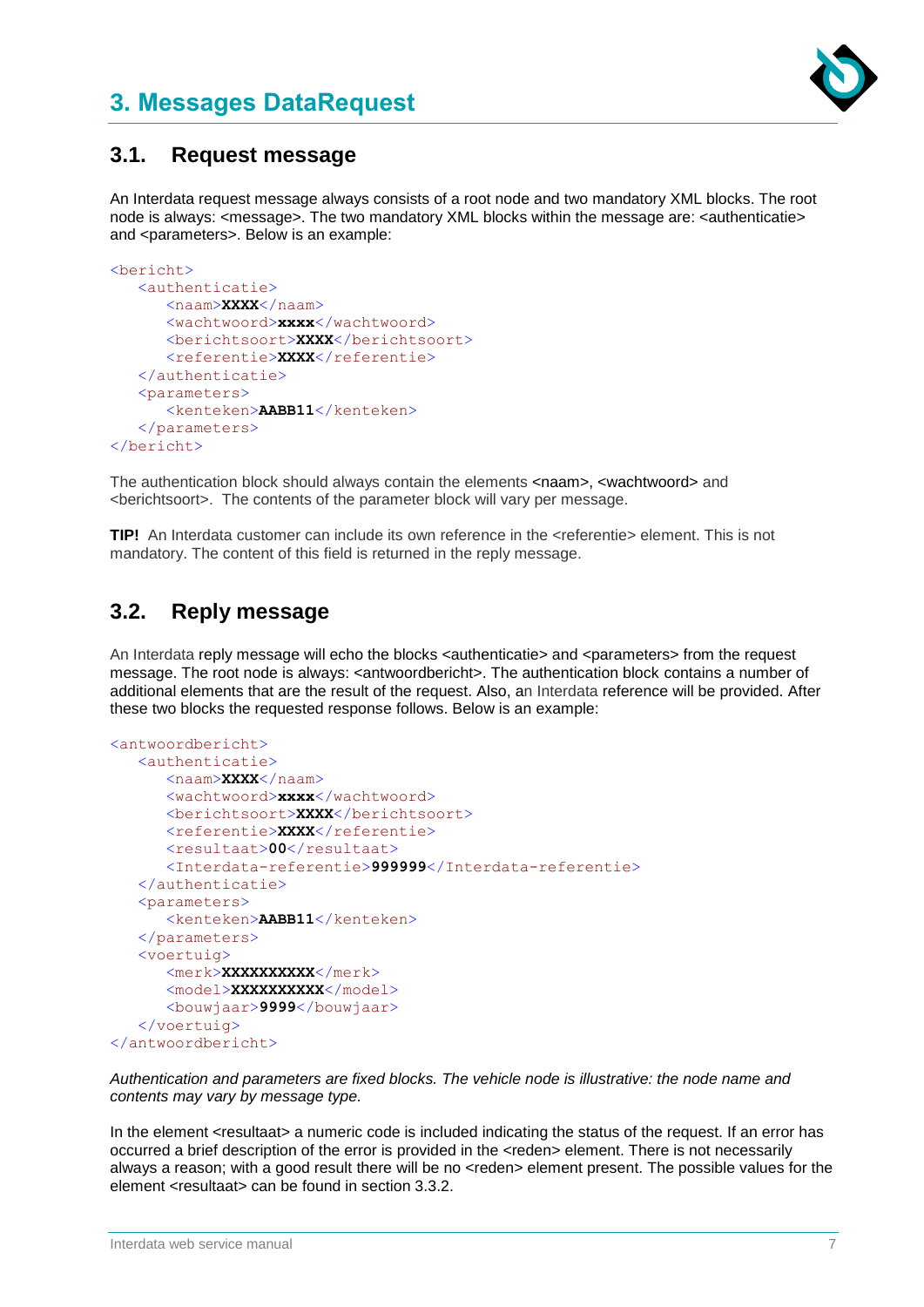

## **3.3. Error messages**

Error messages can occur in 2 forms:

- XML element errors, such as errors in name elements
- Data errors such as invalid login names, incorrect filling parameters, etc.

#### **3.3.1. XML element errors**

If any of the three mandatory elements of the message is not present, an error message will be returned. Such message looks like this when there is no authentication block present:

```
<fout-echo>
   <melding>Required XML tag </bericht/authenticatie&gt; is
missing</melding>
</fout-echo>
```
#### **3.3.2. Data errors**

If factual errors are detected then in the element <resultaat> a code will be returned, in some cases supplemented by the element <reden>. The element <reden> is not filled if the result is OK.

| <b>Code</b> | <b>Reason</b>                        |
|-------------|--------------------------------------|
| 00          | OK, no errors occurred               |
| 10          | Format message is not correct        |
| 30          | No message in data account           |
| 80          | No vehicle data with that input      |
| 90          | Name and password is incorrect       |
| 91          | Unknown message type                 |
| 92          | Required XML tag  is missing         |
| 93          | Invalid or unknown namespace defined |
| 94          | Message is not active                |
| 95          | Balance is not sufficient            |
| 99          | Application or unknown error         |

By default, the following codes can be returned: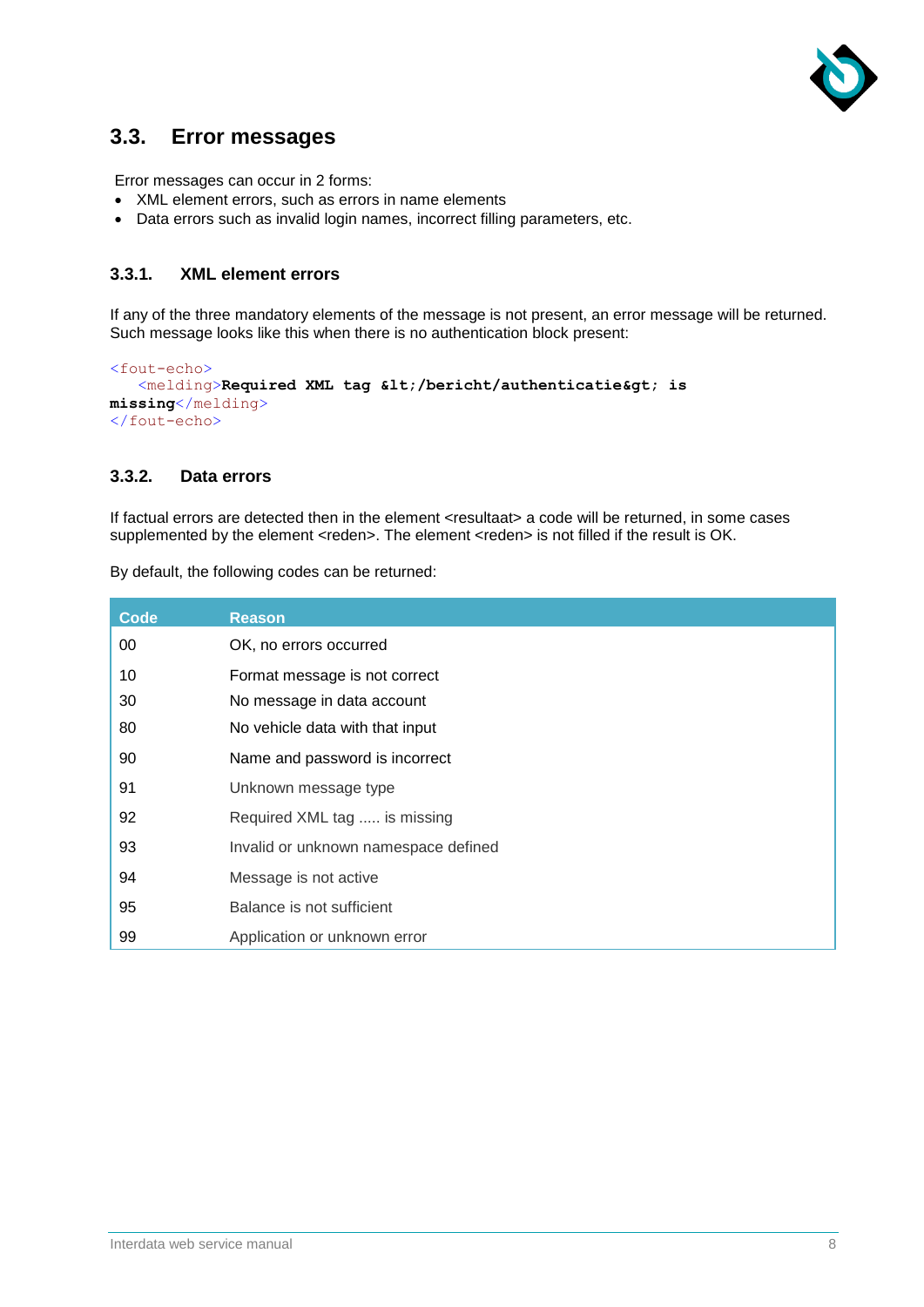

An example is the following reply message:

```
<antwoordbericht>
  <authenticatie>
     <naam>XXXX</naam>
     <wachtwoord>xxxx</wachtwoord>
     <br />
Example:<br />
XXXX</berichtsoort>
     <referentie>XXXX</referentie>
     <resultaat>90</resultaat>
      <reden>Naam wachtwoord is onjuist</reden>
      <Interdata-referentie>999999</Interdata-referentie>
  </authenticatie>
   <parameters>
      <kenteken>AABB11</kenteken>
   </parameters>
</antwoordbericht>
```
Besides the standard result codes it is also possible create a series of additional result codes specifically per message. Codes are usually in the 50 or 80 series.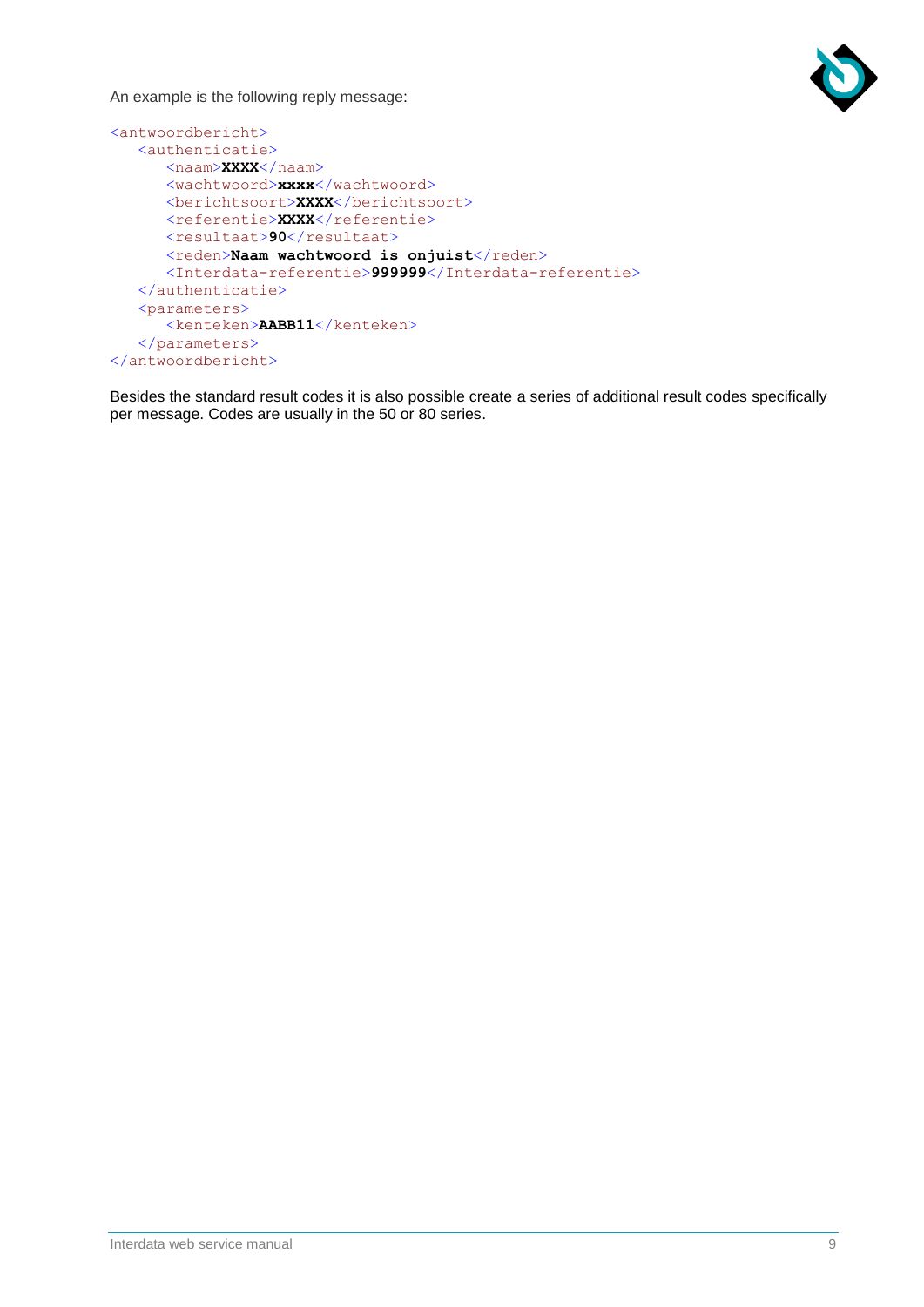

# **4. Messages StandardDataRequest**

Conceptually, the method Standard Data Request is similar to Data Request. The method has one parameter of the data type String.

## **4.1. Request message**

An Interdata request message always consists of a root node and two mandatory XML blocks. The root node is always: <br/>bericht>. The two mandatory XML blocks within the message are: <authenticatie> and <parameters>. Below is an example:

```
<bericht>
   <authenticatie>
      <naam>XXXX</naam>
      <wachtwoord>xxxx</wachtwoord>
      <berichtsoort>XXXX</berichtsoort>
      <referentie>XXXX</referentie>
   </authenticatie>
   <parameters>
      <kenteken>AABB11</kenteken>
   </parameters>
</bericht>
```
The authentication block should always contain the elements <naam>, <wachtwoord> and <berichtsoort>. The contents of the parameter block will vary per message.

**TIP!** An Interdata customer can include its own reference in the <referentie> element, which is not mandatory. The content of this field is returned in the reply message.

#### **4.1.1. Request message with end-user authentication**

Within the StandardDataRequest it is also possible to add an end-user. The advantage is that the customer can add a third party customer who can use the message and will receive the invoice for usage. The third party customer needs to be or become a customer of VWE. See below the example how to add the end-user XML part. This is the part between the words OPTIONAL.

```
<bericht>
   <authenticatie>
      <naam>XXXX</naam>
      <wachtwoord>xxxx</wachtwoord>
      <br />
Example:<br />
XXXX</berichtsoort>
      <referentie>XXXX</referentie>
   </authenticatie>
(OPTIONAL)
<eindgebruiker>
<klantnummer>XXXXX</klantnummer>
<inlognaam>XXXXX</inlognaam>
<wachtwoord>XXXXX</wachtwoord>
</eindgebruiker>
(OPTIONAL)
   <parameters>
      <kenteken>AABB11</kenteken>
   </parameters>
</bericht>
```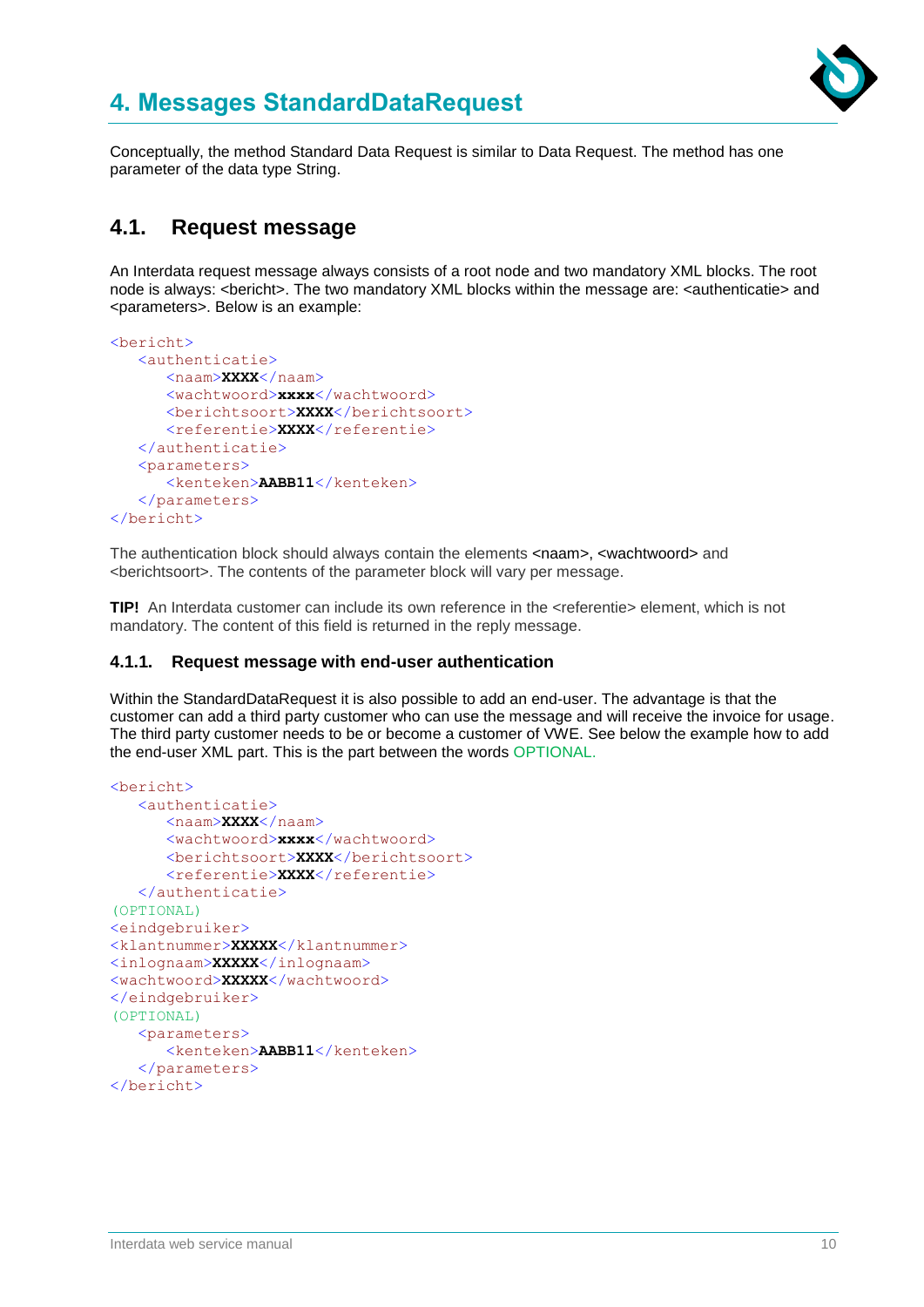

# **4.2. Reply message**

An Interdata reply message will echo the request message in the element Request. The root node is always: <antwoordbericht>.

The result block contains a number of additional elements that are the result of the request. Also, an Interdata reference will be provided. After these two blocks the requested response follows. Below is an example:

```
<antwoordbericht xmlns:xsi="http://www.w3.org/2001/XMLSchema-instance">
      <aanvraag>&lt;bericht&gt;&lt;authenticatie&gt;&lt;naam&gt;XXXX&lt;/naam&
gt; < wachtwoord&gt; XXXX&lt; /wachtwoord&gt; &lt; berichtsoort&gt; XXXX&lt; /beri
chtsoort&qt;</authenticatie&qt;&lt;parameters&qt;&lt;kenteken&qt;AABB11&lt
;/kenteken&qt;</parameters&qt;&lt;/bericht&qt;</aanvraaq>
      <resultaat>
            <code>00</code>
            <omschrijving>Ok</omschrijving>
            <interdataReferentie>9156856</interdataReferentie>
      </resultaat>
      <rubrieken>
            <rdwInfoBasic xsi:type="rdw:rdwInfoBasicTypeV1"
      xmlns:rdw="http://www.xmlmode.nl/interdata/rdw">
                  <rdw:kenteken>AABB11</rdw:kenteken>
                  <rdw:merk code="SEAP">seat</rdw:merk>
                  <rdw:handelsbenaming>ALTEA; 1.9 TDI</rdw:handelsbenaming>
            \langle/rdwInfoBasic>
      </rubrieken>
</antwoordbericht>
```
*Request and Result are fixed blocks. After the node sections 1 or more data items are added. See Chapter 5 for more information on the items.*

In the element <resultaat> a numeric code is included that indicates the status of the request. If an error has occurred a brief description of the error is provided in the <reden> element. There is not necessarily always a reason; with a good result there will be no <reden> element. The possible values for the element <resultaat> can be found in section 4.4.2.

## **4.3. Error messages**

Error messages can occur in 2 forms:

- XML element errors, such as errors in name elements
- Data errors such as invalid login names, incorrect filling parameters, etc.

#### **4.3.1. XML element errors**

If any of the three mandatory elements of the message is not present, an error message will be returned. Such message looks like this when there is no authentication block present:

```
<fout-echo>
   <melding>Required XML tag &lt;/bericht/authenticatie&gt; is
missing</melding>
</fout-echo>
```
#### **4.3.2. Data errors**

If factual errors are detected then in the element <resultaat> a code will be returned, in some cases supplemented by the element <reden>. The element <reden> is not filled if the result is OK.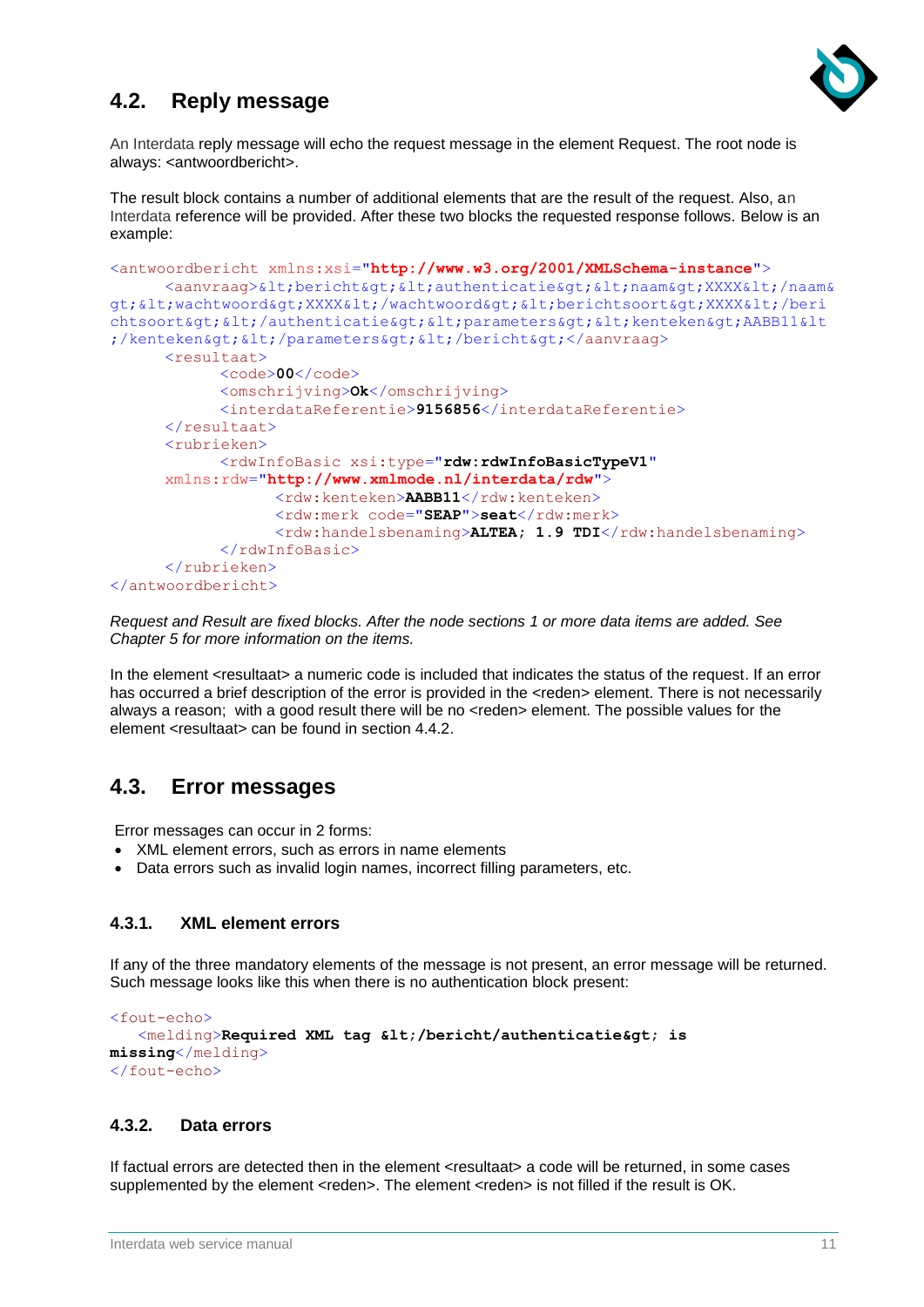

By default, the following codes are possible:

| <b>Code</b> | <b>Reason</b>                        |
|-------------|--------------------------------------|
| 00          | OK, no errors occurred               |
| 10          | Format message is not correct        |
| 30          | No message in data account           |
| 80          | No vehicle data with that input      |
| 90          | Name and password is incorrect       |
| 91          | Unknown message type                 |
| 92          | Required XML tag  is missing         |
| 93          | Invalid or unknown namespace defined |
| 94          | Message is not active                |
| 95          | Balance is not sufficient            |
| 99          | Application or unknown error         |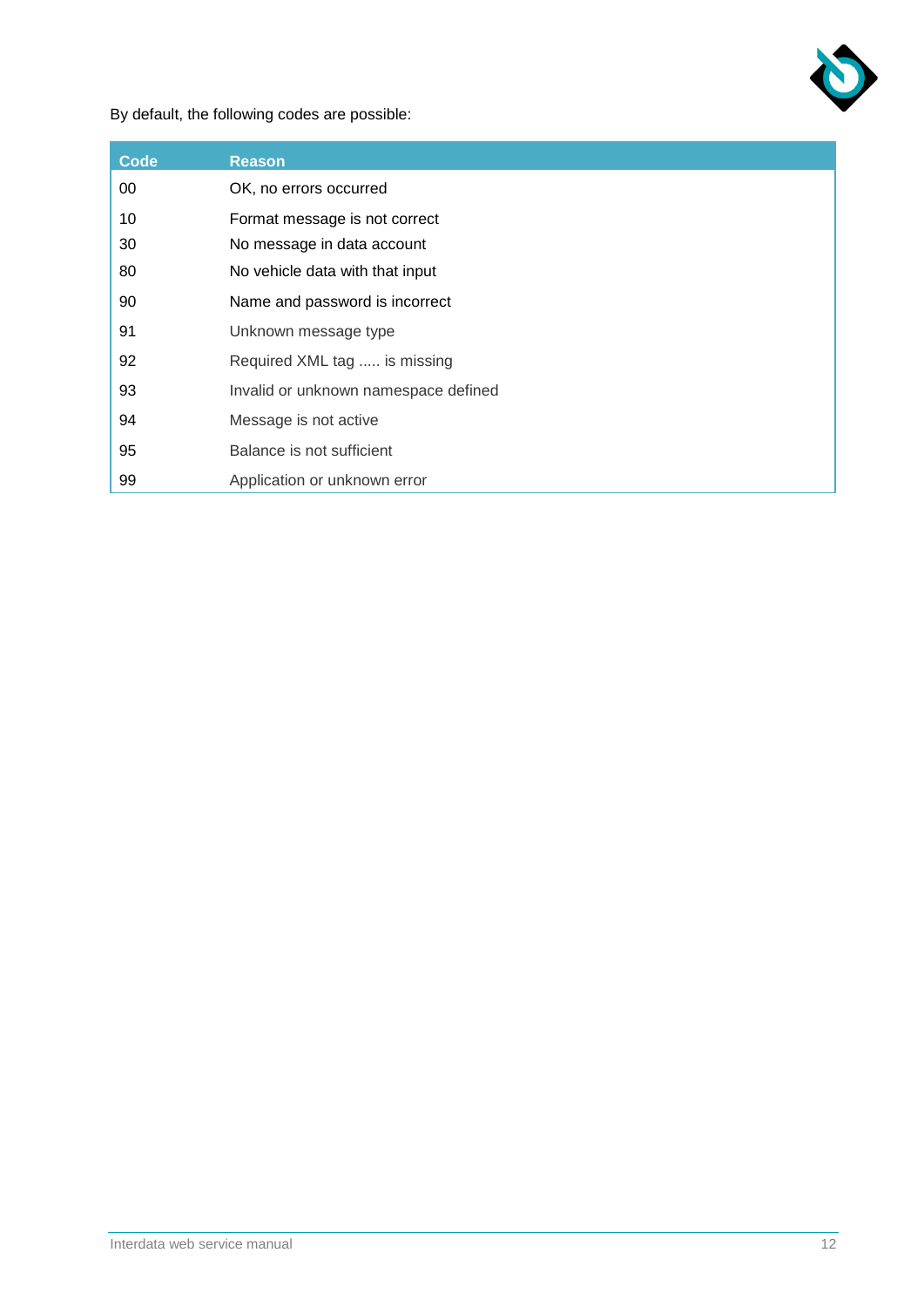# **5. Data sections**



VWE has defined the following data sections. For each section documentation is composed in the form of an XSD. These XSDs are available on request, but are also available on the developer site on: [http://www.vwe.nl](http://www.vwe.nl/) .

# **5.1. Overview data sections**

VWE offers the following data sections:

| <b>Section code</b>    | <b>Source</b> | <b>Section description</b>                                                                        |
|------------------------|---------------|---------------------------------------------------------------------------------------------------|
| rdwInfoBasic           | <b>RDW</b>    | RDW and BKR registration data                                                                     |
| rdwInfoAdvanced        | <b>RDW</b>    | RDW and BKR registration data with additional fields                                              |
| rdwInfoFull            | <b>RDW</b>    | Basic BKR registration data, all fields                                                           |
| milieuInfoBasic        | <b>RDW</b>    | Environmental information from RDW CVO's                                                          |
| rdwHistInfoBasic       | <b>VWE</b>    | Information about the number of owners that have had a<br>registration.                           |
| rdwHistInfoAdvanced    | <b>VWE</b>    | Extensive information on the number of owners, the number<br>of days held and the type of owner   |
| atlMmtInfo             | Autotelex     | AutoTelex versions connected to a registration                                                    |
| atlTechInfoBasic       | Autotelex     | Technical vehicle information from AutoTelex                                                      |
| atlTechInfoAdvanced    | Autotelex     | Technical vehicle information from AutoTelex, all fields                                          |
| atlPriceInfoBasic      | Autotelex     | Price details from AutoTelex based on registration and<br>possibly AutoTelex version ID           |
| atlOptieFabriek        | Autotelex     | Factory options from AutoTelex based on registration and<br>possibly AutoTelex version ID         |
| atlOptiePakket         | Autotelex     | Package options from AutoTelex based on registration and<br>possibly AutoTelex version ID         |
| atlOptieStandaard      | Autotelex     | Standard equipment from AutoTelex based on registration<br>and possibly AutoTelex version ID      |
| atlTaxatieInfoBasic    | Autotelex     | Offline database appraisals from AutoTelex. Contains the<br>minimum residual values of a vehicle  |
| atlTaxatieInfoAdvanced | Autotelex     | Offline database appraisals from AutoTelex with additional<br>information on list prices.         |
| atlTaxatieOnline       | Autotelex     | Includes AutoTelex residual values based on specified<br>mileage and any other correction factors |
| atdKoppel              | Autodisk      | Autodisk versions connected to a registration                                                     |
| wegenbelasting         | <b>VWE</b>    | Road tax rates for the registration                                                               |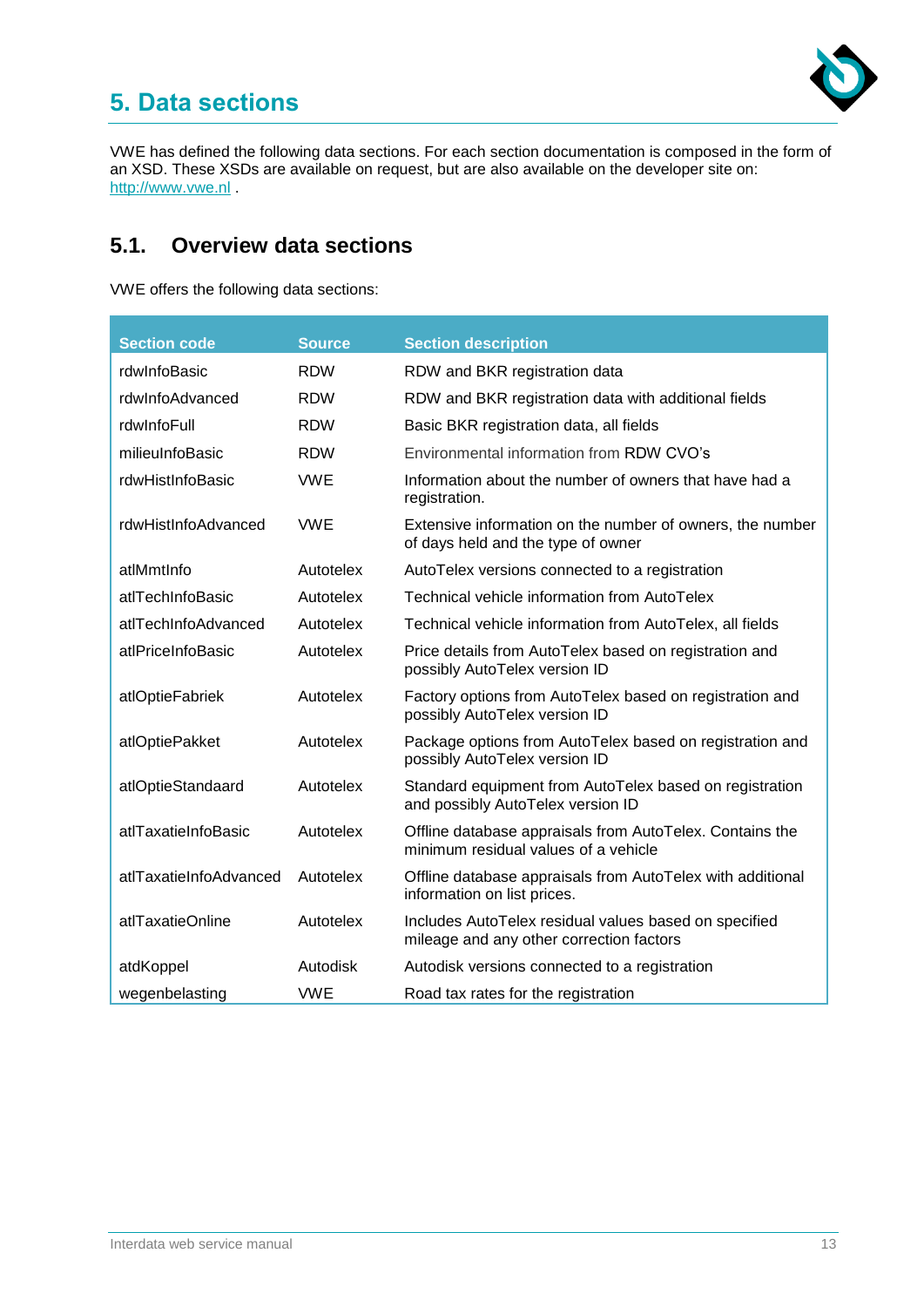

# **5.2. Overview XSD schemas**

There are 3 generic XSD schemas:

| XSD schema                    | <b>Details</b>                               |
|-------------------------------|----------------------------------------------|
| RequestStandaardberichten.xsd | XSD of request message                       |
| ResponseDataTypes.xsd         | documentation on first part of reply message |
| SharedVehicleDataTypes        | Contains generic vehicle types               |

For each section there is a specific XSD.

| <b>Data section</b>    | <b>XSD schema</b>   |
|------------------------|---------------------|
| rdwInfoBasic           | rdwDataTypes.xsd    |
| rdwInfoAdvanced        | rdwDataTypes.xsd    |
| rdwInfoFull            | rdwDataTypes.xsd    |
| milieuInfoBasic        | milieuDataTypes.xsd |
| rdwHistInfoBasic       | rdwDataTypes.xsd    |
| rdwHistInfoAdvanced    | rdwDataTypes.xsd    |
| atlMmtInfo             | AtlDataTypes.xsd    |
| atlTechInfoBasic       | AtlDataTypes.xsd    |
| atlTechInfoAdvanced    | AtlDataTypes.xsd    |
| atlPriceInfoBasic      | AtlDataTypes.xsd    |
| atlOptieFabriek        | AtlDataTypes.xsd    |
| atlOptiePakket         | AtlDataTypes.xsd    |
| atlOptieStandaard      | AtlDataTypes.xsd    |
| atlTaxatieInfoBasic    | AtlDataTypes.xsd    |
| atlTaxatieInfoAdvanced | AtlDataTypes.xsd    |
| atlTaxatieOnline       | AtlDataTypes.xsd    |
| atdKoppel              | AtdDataTypes.xsd    |
| wegenbelasting         | MrbDataTypes.xsd    |

NOTE: one XSD can support one or more items!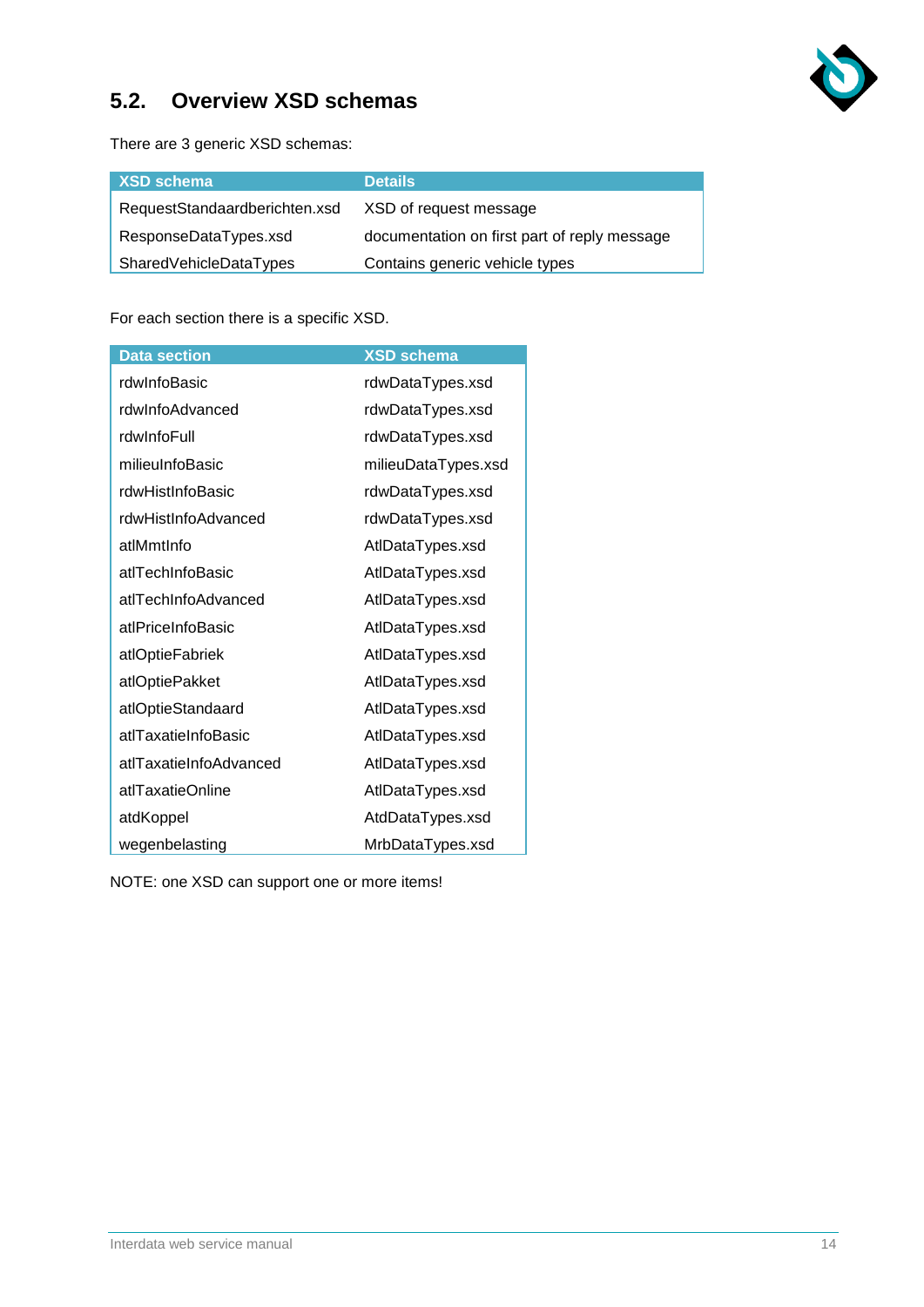# **6. Support**



This manual has been made to help you as much as possible. If you do have any problems or questions regarding programming the webservice please do not hesitate to contact our Customer Care Centre.

#### **Openingtimes and telephonenumber**

| Monday to Friday | 08.00 till 21.00 o'clock | Tel: 088 – 893 7001 |
|------------------|--------------------------|---------------------|
| Zaterdag         | 09.00 till 17.00 o'clock | Tel: 088 – 893 7001 |

**Fax** 072 - 572 1604

**E-mail**

[info@vwe.nl](mailto:info@vwe.nl)

**DISCLAIMER:** VWE only delivers support on the services as described in this manual. Although VWE supplies an PHP example "as is". We cannot give full support on PHP or other programming languages.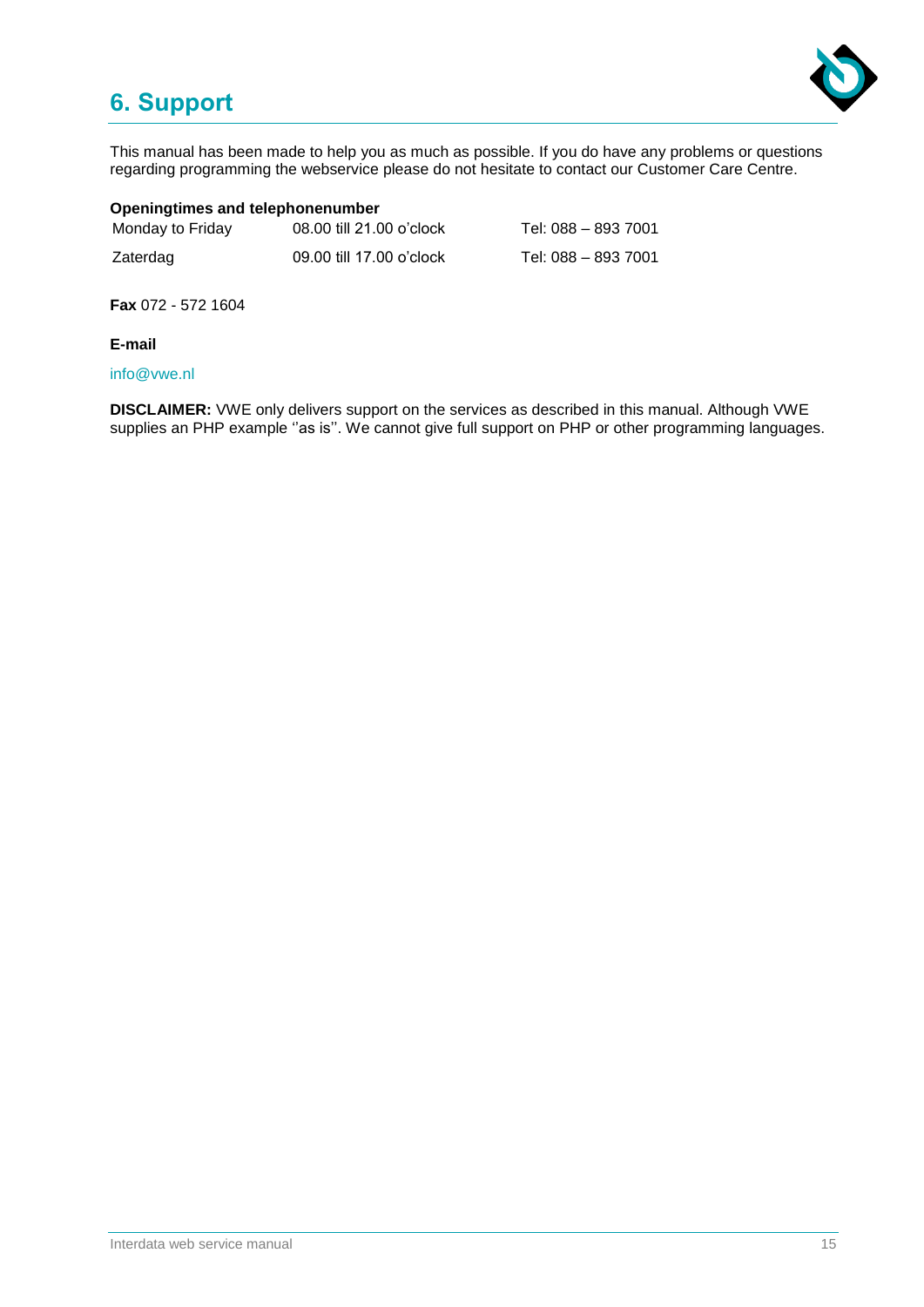

# **7. Appendix 1 PHP example standaard request**

#### **The example below is for inspiration. We can't provide any support on this example.**

```
<?php
$connectionHost = "acceptatie-interdata.vwe.nl"; // vervang door interdata.vwe.nl voor productie!
$connectionPath = "/DataAanvraag.asmx/standaardDataRequest"; 
$_connect = fsockopen('ssl://'.$connectionHost, 443, $errno, $errstr);
if (!$_connect)
{
   die('Geen verbinding');
}
// Vul in <naam>, <wachtwoord> en <br />berichtsoort> de gegevens in die u van VWE heeft ontvangen
// In <kenteken> kunt u het te bevragen kenteken invullen
$postData = 'requestXml=<bericht>
            <authenticatie>
              <naam>[Vul gebruikersnaam in]</naam> 
              <wachtwoord>[Vul wachtwoord in]</wachtwoord> 
              <berichtsoort>[Vul uw berichtnaam in]</berichtsoort> 
              <referentie>[Vul uw referentie in (optioneel)]</referentie> 
            </authenticatie>
            <parameters>
              <kenteken>[Vul kenteken zonder streepjes in]</kenteken> 
            </parameters>
           </bericht>';
fputs($_connect, "POST ".$connectionPath." HTTP/1.1\r\n");
fputs($_connect, "Host: ".$connectionHost."\r\n");
fputs($ connect, "Content-Type: application/x-www-form-urlencoded\r\n");
fputs($_connect, "Content-Length: ".strlen($postData)."\r\n");
fputs($_connect, "Connection: close\r\n");
fputs($_connect, "\r\n"); // all headers sent
fputs($_connect, $postData);
$bCatch = false;
$postResult = '';
while (!feof($_connect))
{ 
  $line = fgets($_connect, 128);
 if $bCatch == true)
        $postResult .= $line;
 if (\text{Since} == \text{"r\nu"})
        $bCatch = true;
}
// Root node toevoegen om XML te kunnen parsen
$postResult = str_replace('<?xml version="1.0" encoding="utf-8"?>','<root>',$postResult). '</root>';
// Parse volledige reponse
$response xm = simplexml load string($postResult);
// Parse de antwoordbericht node
```
\$xml\_antwoordbericht = simplexml\_load\_string(\$response\_xml->string);

// Haal de childs op van de atlTaxatieOnline node. Hiervoor moet de atl: namespace bekend worden gemaakt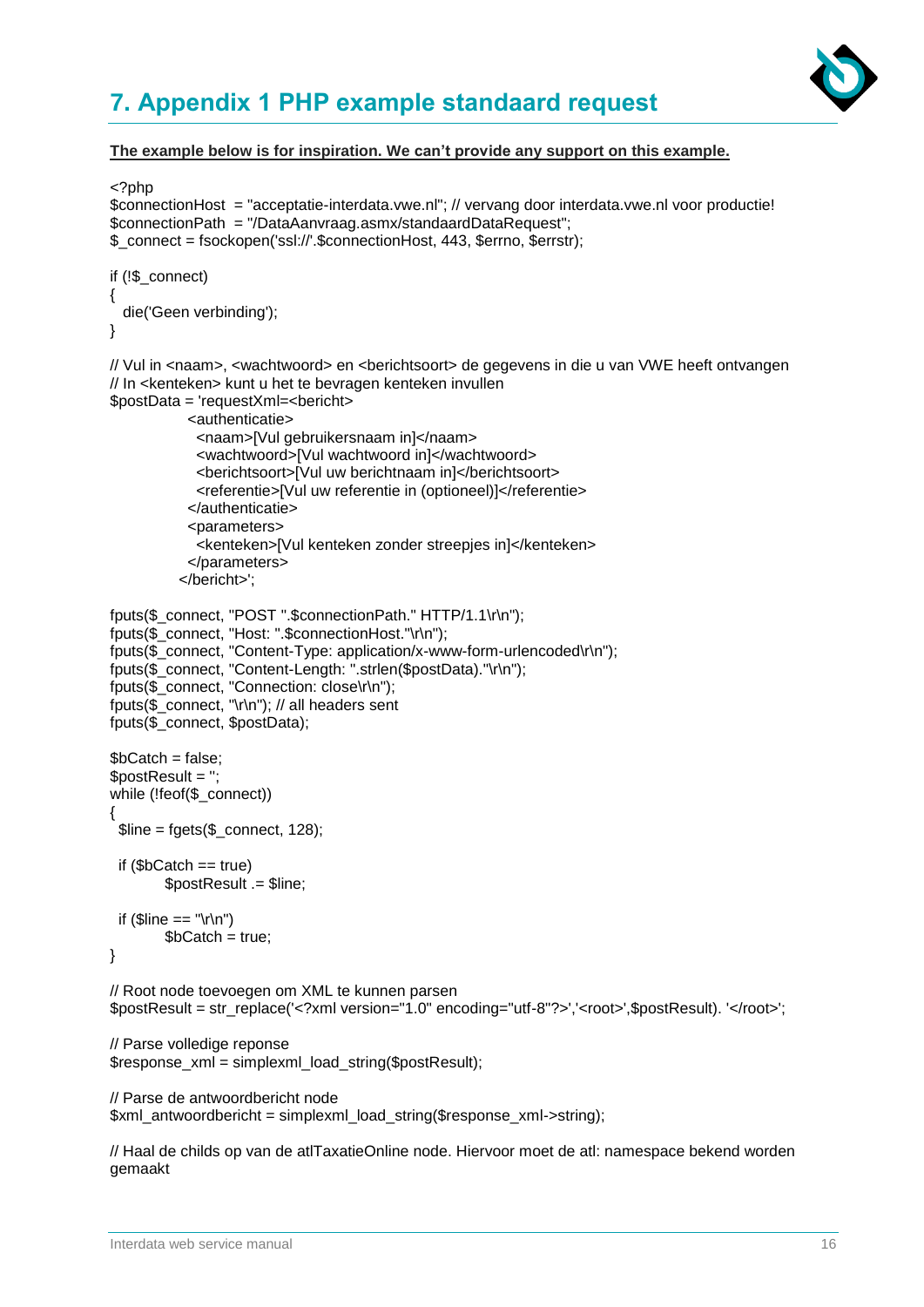

\$ns\_dc = \$xml\_antwoordbericht->rubrieken->atlTaxatieOnline- >children('http://www.xmlmode.nl/interdata/atl'); echo 'kenteken: '<br>echo 'atlCode: '<br>echo 'atlCode: '<br>. \$ns\_dc->atlCode . '<br/>>br>';

echo 'atlCode: '<br>echo 'uitvoering: ' . \$ns\_dc->atlCode . '<br/>cho 'uitvoering: ' . \$ns dc->uitvoering . '<br/>cho . \$ns\_dc->uitvoering . '<br>'; echo 'ranking: ' .  $s$ ns\_dc->ranking . '<br>'; echo 'merk: '<br>echo 'medel: '<br>echo 'model: '<br>echo 'model: '<br>and of the sum of the sum of the sum of the sum of the sum of the sum of the sum of the sum of the sum of the sum of the sum of the sum of the sum of the sum of th . \$ns\_dc->model . '<br>'; echo 'dagwaardeVerkoop: ' . \$ns\_dc->dagwaardeVerkoop . '<br>'; echo 'dagwaardeInruil: ' . \$ns\_dc->dagwaardeInruil . '<br>'; echo 'dagwaardeHandel: ' . \$ns\_dc->dagwaardeHandel . '<br>';

fclose(\$\_connect); ?>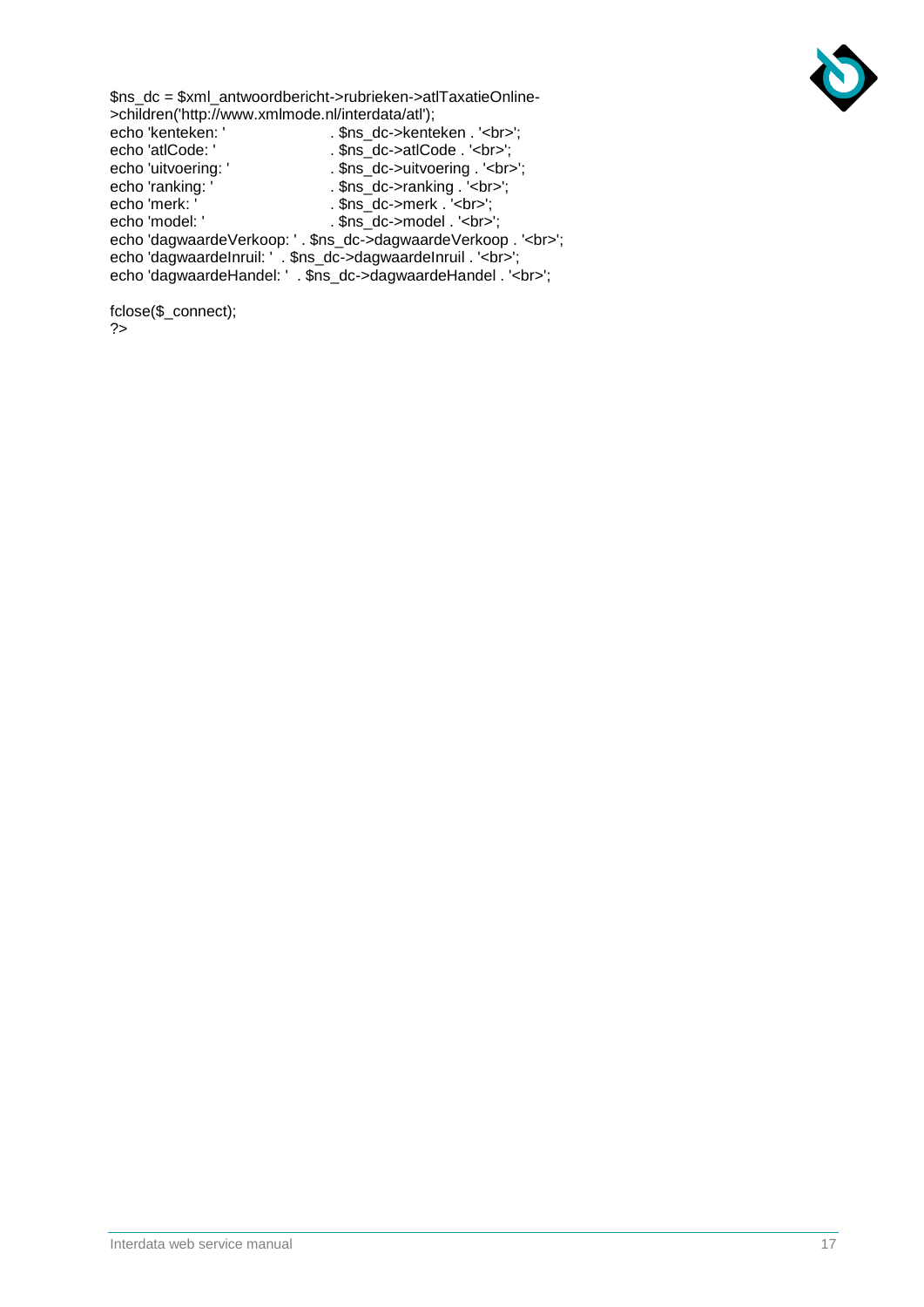# **8. Appendix 1 PHP example maatwerk/tailormade request**



#### **The example below is for inspiration. We can't provide any support on this example.**

```
<?php
$connectionHost = "acceptatie-interdata.vwe.nl";
$connectionPath = "/DataAanvraag.asmx/DataRequest"; 
$kenteken = '74PHTJ';
$_connect = fsockopen('ssl://'.$connectionHost, 443, $errno, $errstr);
if (!$_connect)
{
   echo 'Geen verbinding';
}
$postData = 'XMLBody=<bericht>z
            <authenticatie>
              <naam>xxxxxx</naam> 
              <wachtwoord>xxxxx</wachtwoord> 
              <berichtsoort>Vul uw berichtnaam in</berichtsoort> 
              <referentie>test</referentie> 
             </authenticatie>
             <parameters>
              <kenteken>fill in a licenceplate number without spaces or hyphen</kenteken> 
             </parameters>
           </bericht>';
fputs($_connect, "POST ".$connectionPath." HTTP/1.1\r\n");
fputs($_connect, "Host: ".$connectionHost."\r\n");
fputs($_connect, "Content-Type: application/x-www-form-urlencoded\r\n");
fputs($_connect, "Content-Length: ".strlen($postData)."\r\n");
fputs($_connect, "Connection: close\r\n");
fputs($_connect, "\r\n"); // all headers sent
fputs($_connect, $postData);
$bCatch = false:
$postResult = '';
while (!feof($_connect))
{ 
 \text{Since} = \text{facts}(\text{$\mathbb{S}$ \text{ connect, } 128).}if $bCatch == true)
        $postResult .= $line;
 if (\text{Since} == \text{"\r\n}$bCatch = true:
}
// Root node toevoegen om XML te kunnen parsen
$postResult = str_replace('<?xml version="1.0" encoding="utf-8"?>','<root>',$postResult);
$postResult .= '</root>';
// Parse volledige reponse
$response xml = simplexml load string($postResult);
// Parse de antwoordbericht node
$xml_antwoordbericht = simplexml_load_string($response_xml->string);
```

```
print_r($xml_antwoordbericht);
```